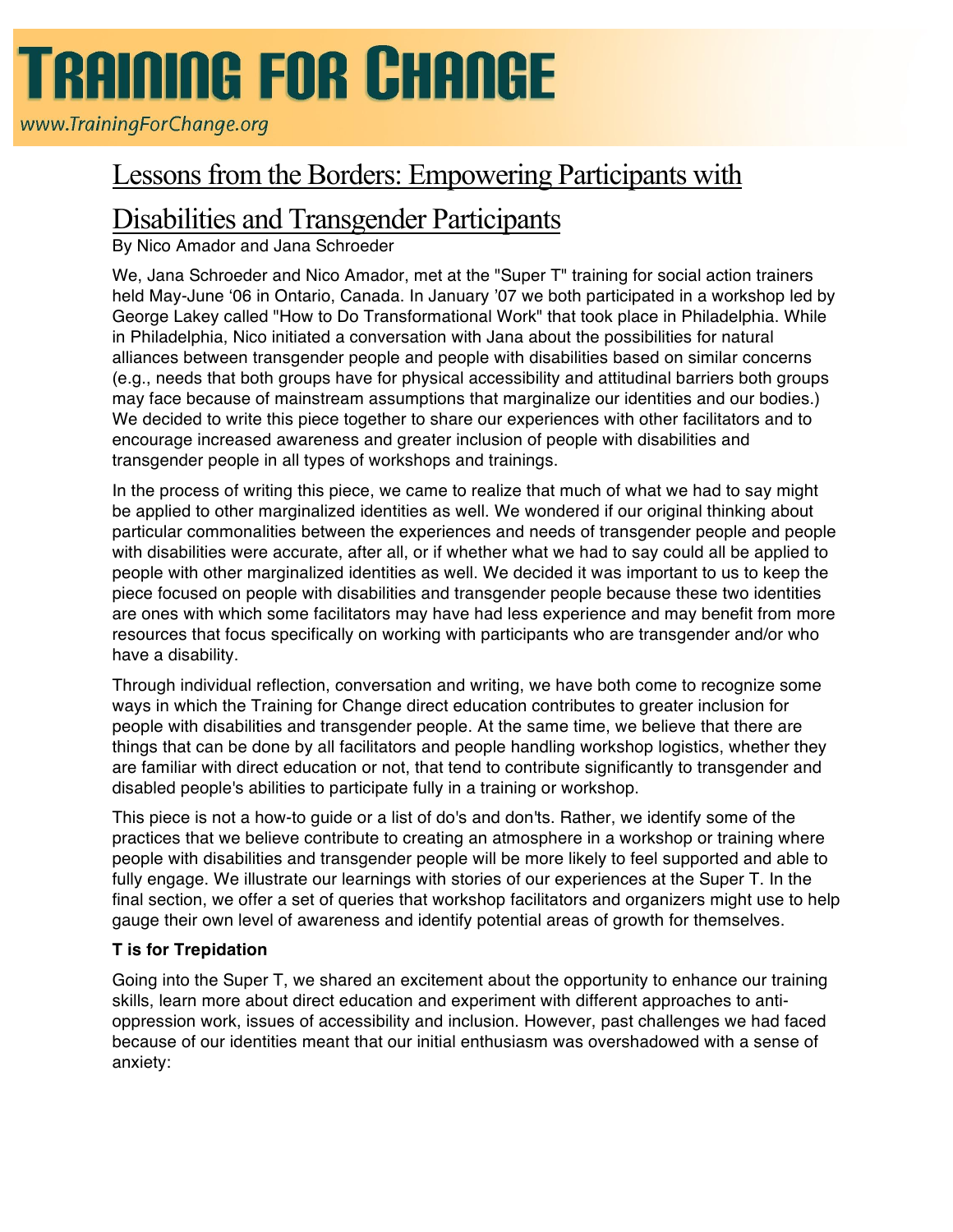**Jana -** I wondered who would be at the training and how they would treat me. Some people are nervous which can lead sometimes to them avoiding me and other times to them being overly helpful and hovering. Sometimes people have had previous contact with other people with disabilities and are not particularly thrown off when they meet me. Occasionally, I also meet people who perhaps have had no direct experience with a blind person before but somehow are just naturally comfortable enough with themselves and with accepting others for whoever they are that we almost immediately fall into a very comfortable relationship. I may need to tell them how they can best help me, but there is a minimum of awkwardness.

Either way, I had confidence in my ability to navigate the training. In the registration process I had explained that I am blind and had asked that the workshop materials be provided to me electronically so that I could have the same access as other participants. I told myself that if people were strange or didn't accept me I could spend my time reading the books I'd brought along, thinking my own thoughts or developing a critique of why Training for Change didn't do a good job of accommodating people with disabilities.

**Nico -** I worried about how much support I could expect as a transgender man and if the group would be willing to accept my identity even though I'm still usually read as female. At other events my ability to fully participate had been derailed because facilitators or participants had failed to acknowledge me as "he" or support my visibility in the room, I was patronized, or I felt pressured to use my role in the group to educate others on my identity. There had also been a few occasions when I had been preoccupied by unsafe and inaccessible bathroom and shower situations.

I decided to go forward with the training anyway, knowing that not everyone would be a perfect ally but trusting that I could handle any situation that came up and maybe learn something in the process.

#### **Setting the Tone**

Upon arrival, it was difficult not to feel a little shy. Present for both of us was the urge to withdraw and detach while we sized up the group and its facilitators. But the facilitators didn't give us a chance to withdraw for long.

The first session opened with a "Diversity Welcome," a greeting of identities backgrounds and feelings that might be present in the group, which included a recognition of both transgender and disabled participants.

Early on we were asked to spend time identifying our learning goals for the training and the behaviors and attitudes that would support each of us in maximizing our learning. These introductory activities concluded with the trainers emphasizing the personal responsibility each of us had to make the most of the experience and to use each session in a way that would help us move forward towards our own goals for being there.

We noticed, with some surprise, that in using this opening, the trainers had set a tone that both welcomed and challenged us:

**Jana -** The way in which the margins and mainstream were addressed in the Diversity Welcome and framed during the rest of the training supported my participation in the process. I came to understand that the same people do not always occupy the same place in relation to the mainstream and margins. This framework allowed me to look more honestly at my privilege and expand my awareness of ways in which others felt marginalized and when I was occupying a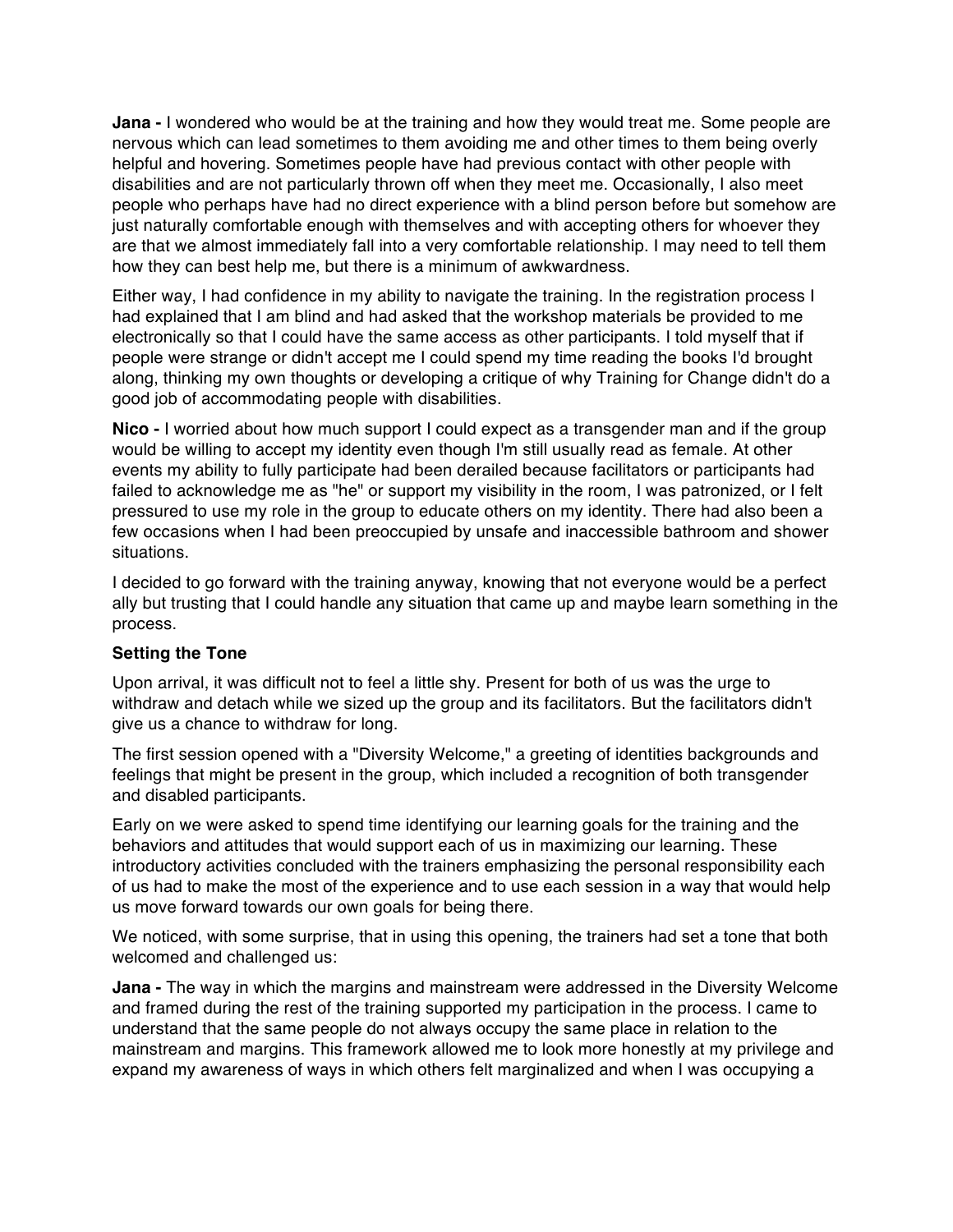mainstream position. This, in turn, presented me with opportunities for taking steps to be an ally to others who might be feeling in the margins.

There was not a lot of care taking of me in particular or the group in general by the facilitators. At first, I wasn't sure what to make of this, and I admit to some resentment even though I also realized that this treatment was actually what I often say I want. As the training progressed and I gained a better understanding of the principles of direct education, I realized that this approach is something that the facilitators did deliberately to allow the group to step up to the challenge of identifying their own learning goals and taking care of themselves and each other. I don't assume that all of the facilitators were necessarily comfortable with my disability but any barriers that would usually have created for me were minimized by how they approached the facilitation.

**Nico -** Hearing an acknowledgement of my gender identity during the Diversity Welcome gave me an immediate sense of reassurance that I belonged at the training and could bring my trans identity into the room. I also appreciated that the Diversity Welcome introduced the currents of mainstream and marginal identities, displacing the idea of what might be considered "normal" or expected in the culture of the group and inviting differences to come forward.

The flexibility of the trainers and the expectation to take charge of my own learning was a signal to me that the facilitators did not intend to exploit the margins of the group to bring about learning for the mainstream, something I've encountered in other models of anti-oppression work. I also heard the emphasis on personal responsibility as a direct challenge to the victimhood that myself and other trans people can sometimes fall into because we are so often a minority in our places of employment, families, social settings and other group situations. Having a different expectation from the facilitators helped me claim the reasons I was there without getting sidetracked by others in the group or my own impulse to sabotage my experience.

#### **Outside the Comfort Zone**

As the training progressed it became clear that the direct education model encouraged learning through risk taking. All the participants were asked to stretch in order to take new steps towards our learning goals. At the same time we witnessed moments where facilitators also took risks to move out of their own comfort zones and that modeling proved to be a useful support in our process:

**Jana -** The fact that facilitators and participants were encouraged to step outside their comfort zones was a huge plus. The manner in which the encouragement was done acknowledged the fear and awkwardness of doing so but gave enormous positive reinforcement. It also helped to know that everyone had something that they feel scared and awkward about. Some people felt nervous about helping out a blind person while I, the blind person, felt scared about doing some of the physical activities that others could do with ease.

Facilitators also tended to be non-defensive about making mistakes. They were willing to acknowledge mistakes or to ask questions when they did not know things and then to go on. This openness helped me not only to be more open myself but also specifically to be more open to what everyone had to offer, even those from whom I might have had a tendency to close myself off.

**Nico -** Because I was being asked to do my own work to grow as a participant, it felt satisfying to witness facilitators who also made use of opportunities to stretch and even make mistakes. When facilitators modeled my choice of pronouns in front of other members of the group it gave me needed leverage to assert my identity in other interactions I was having with participants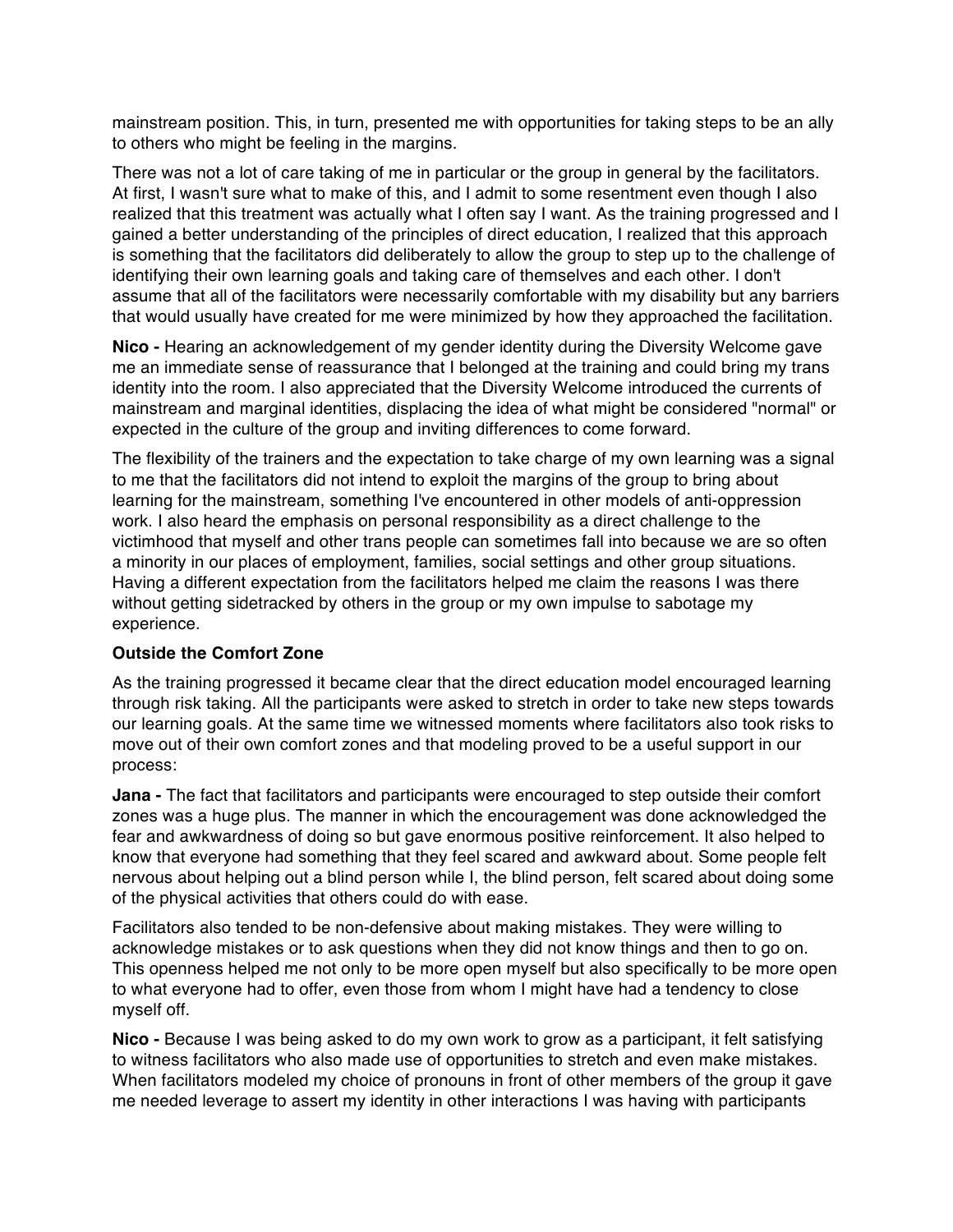without getting angry or defensive. When the facilitator made a mistake by calling me "she" and corrected herself in a way that felt respectful to me she helped to diffuse some of the tension that might have been holding others back from seeking a connection with me during the training. Towards the end of the training there was a session where a number of people in the room slipped and used the wrong pronoun in reference to me and another transman without noticing. I was surprised to discover that not only did I feel self-assured enough to make an intervention at the end of that session but I could do so calmly and with curiosity. I could intervene more from the place of thoughtful facilitator than someone who was upset and still fighting for acknowledgement in the room.

#### **Learning Channels**

Part of the risk taking we experienced had to do with being willing to participate in a range of activities that employed different channels for learning. This allowed both of us the opportunity to exhibit our strengths to the group but also to explore areas that we usually avoid:

**Jana -** I found that the Adventure Based Learning section of the Super T allowed for exploration of many issues relating to how people with different abilities are included or excluded. One of our first kinesthetic challenges was the Stepping Stones game. I did not want my presence to limit what the rest of the group experienced and I worried that my blindness would slow my group down. Unexpectedly, I felt supported by my team which immediately set about coming up with plans of how we could succeed as a group. I was asked for feedback and suggestions and felt very included. After we accomplished our task we also had the chance to debrief about other invisible disabilities that we hadn't considered and which might have contributed to anxiety for others.

Later in the same workshop the group was asked to engage in an activity where small groups of participants stood in a line, closed their eyes, picked up a length of rope and tried to form a square. I was surprised to observe how scary and difficult many participants found this activity to be. It seemed relatively controlled and safe since everyone was connected by the rope. As someone who is used to being in the world without the use of my eyes, this exercise didn't just level the playing field, but gave me the advantage.

One of the facilitators commented to me that he noticed participants were far less resistant to doing activities with their eyes closed than in other workshops where he had facilitated such activities. I appreciated hearing from the facilitator that my presence as a person with a disability had contributed to the group having a deeper and more meaningful learning experience. Instead of feeling like my presence was something that facilitators must adapt to or accommodate, I came to accept that my presence could contribute to the group as a whole rather than being something that might take focus and energy away from others in the group.

**Nico -** At one point in the training I was asked to participate in a "Diversity Interview" that the facilitators wanted to model in front of the group. On one hand, I was nervous about being in the spotlight because of the attention that would bring to my physical body, something that can cause feelings of shame and discomfort to surface for me. I was also resistant to pursuing an activity that might become strongly emotional because of my fear of being seen as a victim or appearing mentally unstable or weak. On the other hand, the activity appealed to my sense of empowerment because I wasn't pressured into it and was given a choice in the identity we would focus on for the interview.

I made the decision to participate in the interview and as it turned out, it felt rewarding to be able to talk about myself in more depth in front of the group. I chose to talk about my identity as a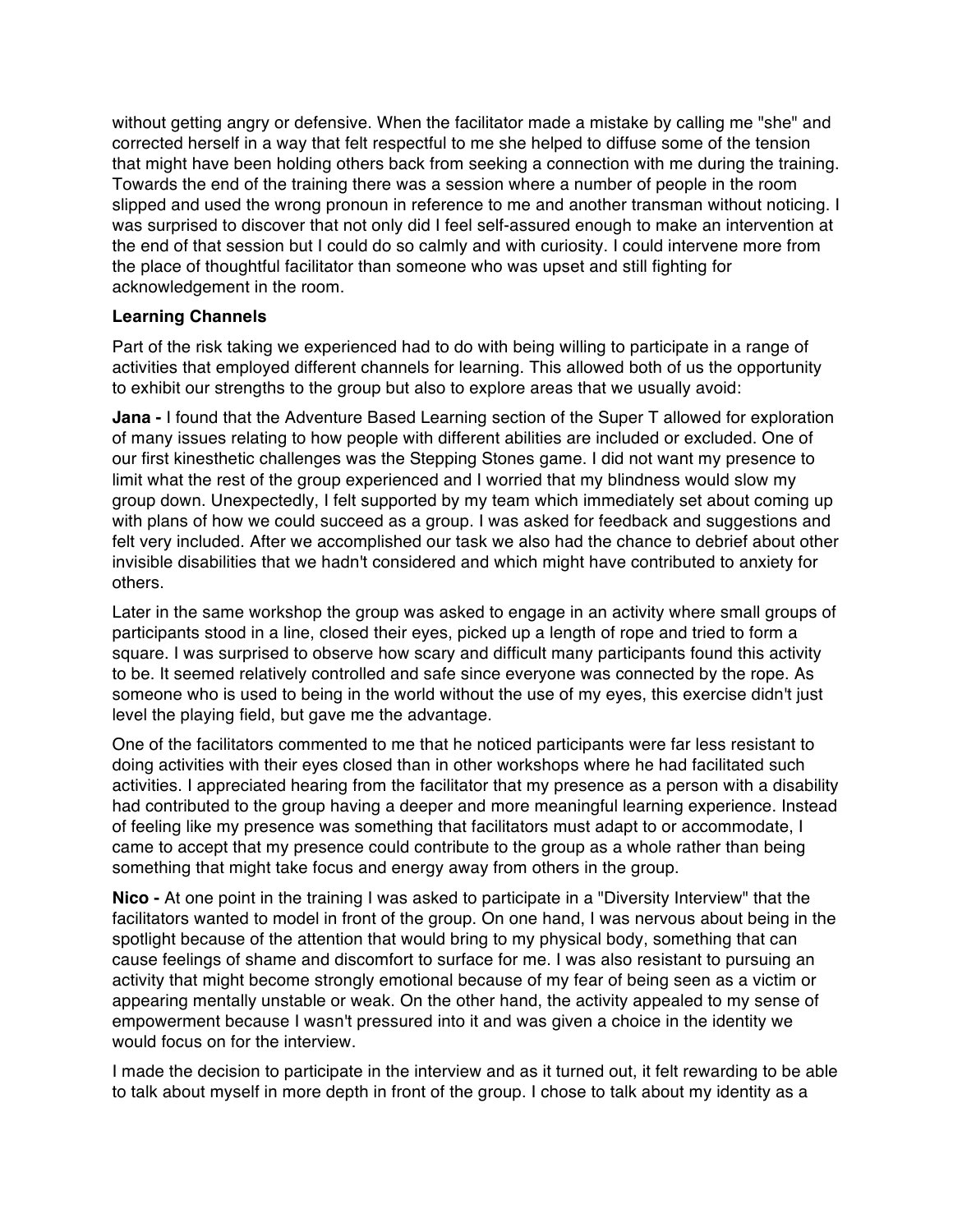biracial person but in the course of the conversation I ended up sharing about how this had influenced my identity as a trans person. It was one of the first times I remember being able to share about myself as a trans person in a group where I could disclose the full complexity of that identity, how it was complicated by other parts of who I was and the meaning it held for me. It opened up new points of connection and understanding between me and other people who I hadn't shared with up to that point.

#### **Taking it Home**

At the conclusion of the training both of us were moved by the incredible amount of learning we had achieved and the profound relationships we had formed with others in the group. Although the people in the group contributed considerably to this experience both of us were able to appreciate that the direct education approach also played a major role in creating an atmosphere were we could have such a positive experience.

What is significant to us is that our sense of inclusion did not come because the facilitators followed a formula for working with trans and disabled people. In our experience doing antioppression work or educating others about our identities we are sometimes asked to provide a list of do's and don'ts for people who want to be allies. While providing some basic hints can be helpful, trying to dictate rules for interaction does more harm than good and oversimplifies the needs of marginalized people in a group.

We hope that our experience with the direct education model as we've described it, demonstrates a framework that is helpful to other facilitators in their work in groups with transgender and disabled participants, or any margins that they want to support. In addition, we've provided a few queries that may also help shape an inclusive and accessible approach:

#### **QUERIES**

**Queries are open-ended questions which provide a means for people to reflect, learn about themselves, identify areas they would like to work on and grow in their understanding and ability to connect with others. Queries can be used by an individual or in a group. It may be most effective to consider only one or two queries at a time in order to allow for fuller exploration of each area addressed by the queries. Some people and groups find it helpful to periodically re-visit the same queries as a way of keeping the issues addressed intentionally in their hearts and minds, realizing progress they have made and identifying new areas for exploration and growth. The queries offered here are meant to be a starting point, not an exhaustive checklist of what you should keep in mind or do when working with transgender people and people with disabilities. You may find it useful to write some queries of your own.**

Do you know who is attending your training and have you given participants an opportunity to express needs or concerns prior to the start of the training?

Assuming people may not "out" themselves or their needs from the outset, what strategies can you use to be responsive and flexible as the identities in the group emerge?

How can you keep in mind the accessibility needs of people with hidden disabilities such as mental illness, epilepsy, developmental disabilities, or multiple sclerosis?

Can adjustments be made to the physical space you are using for training and housing to make it more accessible for transgender people and people with disabilities (i.e. gender neutral bathrooms, private showers, wheel chair ramps, navigable floor space)?